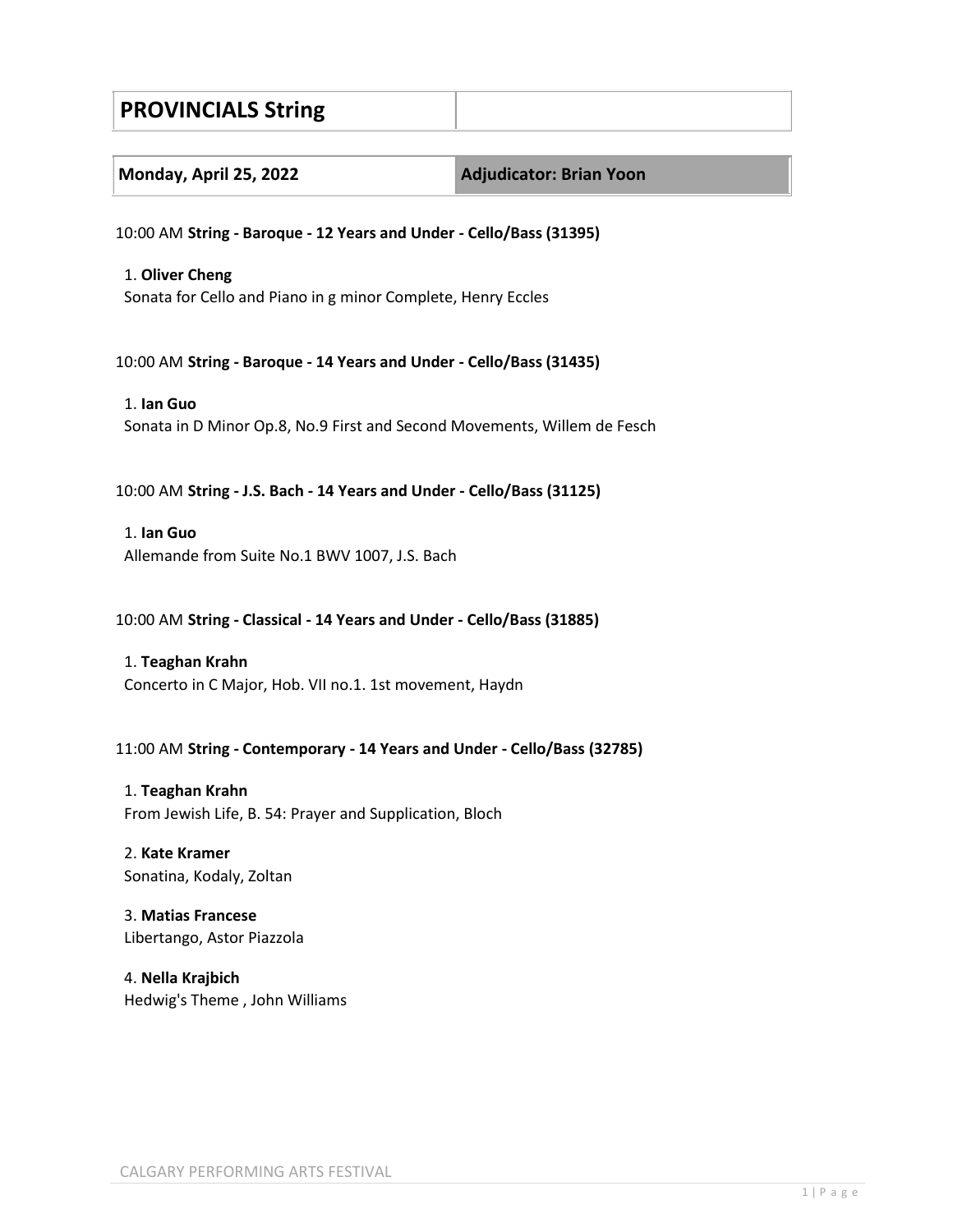## 12:00 PM **String - Contemporary - 16 Years and Under - Cello/Bass (32825)**

1. **Anna Krajbich** Catch Me If You Can, Christine Donkin

2. **Tessa Nysetvold** Pampeana No.2, Op. 21, Alberto Ginastera

12:00 PM **String - Romantic - 16 Years and Under - Cello/Bass (32425)**

1. **Matthew Craig** Dance of the Elves, David Popper

2. **Mekah Dumsky** Kol Nidrei, Max Bruch

## **~~ LUNCH ~~**

2:00 PM **String - Recital - 16 Years and Under - Cello/Bass (34985)**

## 1. **Oscar Spencer**

Rigaudon, J.P. Rameau Contredanse, Beethoven Elephant, Saint Saens

## 2. **Mekah Dumsky**

Sonata in G minor movement 3, Henry Eccles Sonata in G minor movement 4, Henry Eccles Aria in G major, J.S Bach

3:00 PM **String - Baroque - 18 Years and Under - Cello/Bass (31515)**

## 1. **Aiden O'Grady**

Telemann A minor Sonata , Georg PhillippTelemann

## 3:00 PM **String - Concert - 18 Years and Under - Cello/Bass (34625)**

1. **Aiden O'Grady** Bloch Prayer, Ernest Bloch Faure Sicilienne, Gabriel Faure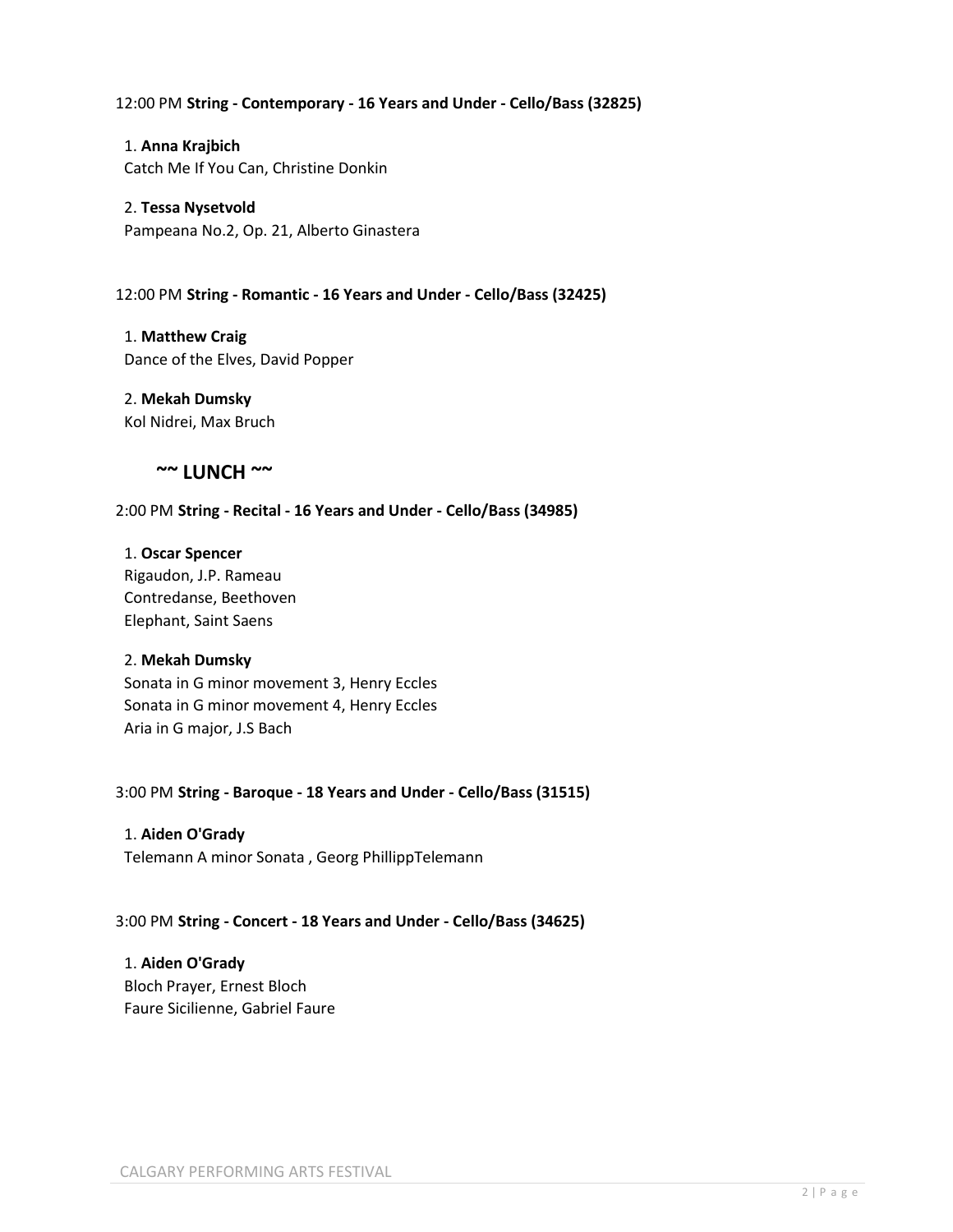## 3:50 PM **String - Concerto Complete - Cello/Bass (34375)**

1. **Matias Francese** Monn Cello Concerto in G minor, Georg Matthias Monn

### 2. **Kate Kramer**

Concerto in G Minor, Monn, Matthias Georg

3. **Aaron Janse-Deng** kabalevsky cello concerto no 1 in

| Tuesday, April 26, 2022 |  |  |  |
|-------------------------|--|--|--|
|-------------------------|--|--|--|

**Tuesday, April 26, 2022 Adjudicator: Jeremy Bell**

10:00 AM **String - Baroque - 12 Years and Under - Violin/Viola (31375)**

1. **JAJA XU ZHU** Concerto in G Major op.3, no.3, RV 310, Antonio Vivaldi arr. Kathleen Wood

2. **Lucas Medlow** Concerto in A Minor RV356 First Movement, A. Vivaldi

### 3. **Franita Badenhorst**

Concerto in G Major op.3, no.3, RV 310, Antonio Vivaldi

## 11:00 AM **String - Contemporary - 12 Years and Under - Violin/Viola (32725)**

1. **JAJA XU ZHU** Catch Me If You Can, Christine Donkin

11:00 AM **String - Classical - 12 Years and Under - Violin/Viola (31825)**

1. **Sacha Jorba-Wu** Caprice 24, Niccolo Paganini

11:30 AM **String - Romantic - 12 Years and Under - Violin/Viola (32325)**

1. **SIENA KIM** Norma Semiramide Elisire d'Amore, C. Dancla

2. **Ruby Mattatall** Student Concertino No. 4, op. 8, Adolf Huber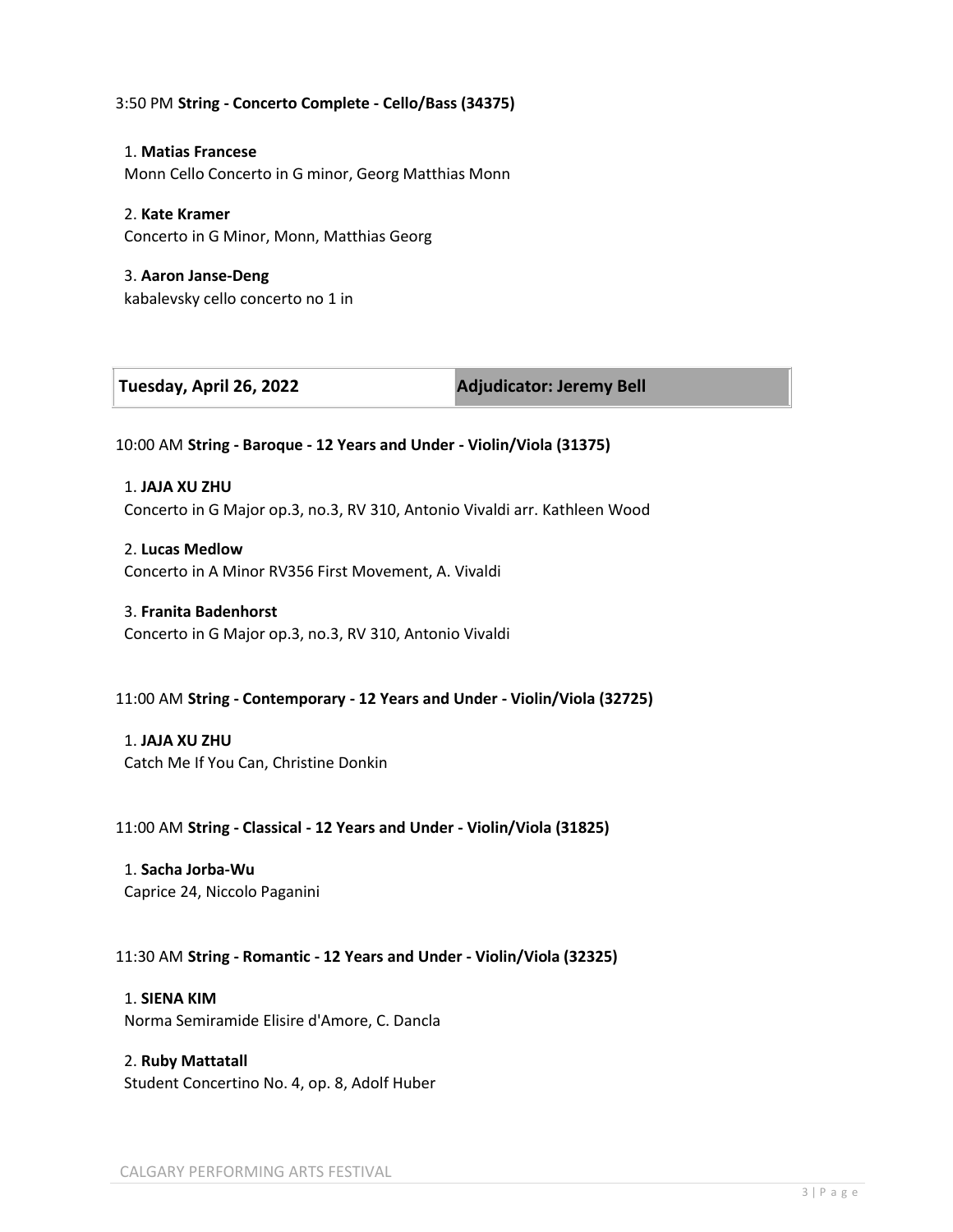3. **Charlize Wong** Premiere Solo, Charles Dancla

4. **James Chen** Air Varie, O. Rieding

5. **Franita Badenhorst** 6th Air Varie on a Theme by Mercadante, Charles Dancla

6. **Kaidin Rathwell** Concerto No. 3 in G Minor op.12, Friedrich Seitz

12:45 PM **String - J.S. Bach - 14 Years and Under - Violin/Viola (31105)**

1. **Aedan Lowry** Partita III in E major, BWV 1006: Preludio, Gavotte en Rondeaux, J. S. Bach

## 12:45 PM **String - Romantic - 14 Years and Under - Violin/Viola (32365)**

1. **Conan Li** Malaguena, Opus 21, No. 1 for Violin and Piano, Pablo de Sarasate

## 2. **Chanan Ngo**

Scherzo-Tarantelle Op. 16, Henryk Wieniawski

## **~~ LUNCH ~~**

## 2:30 PM **String - Concert - 12 Years and Under - Violin/Viola (34485)**

1. **Aiden Chi Lok Wong** Romance Op.26, Johan S. Svendsen Spanish Dances Op.12, No.1 Allegro brioso, Moritz Moszkowski

2:30 PM **String - Concert - 16 Years and Under - Violin/Viola (34565)**

1. **Benjamin Linton** Legende Op. 17, H. Wieniawski Tambourin Chinois Op. 3, F. Kreisler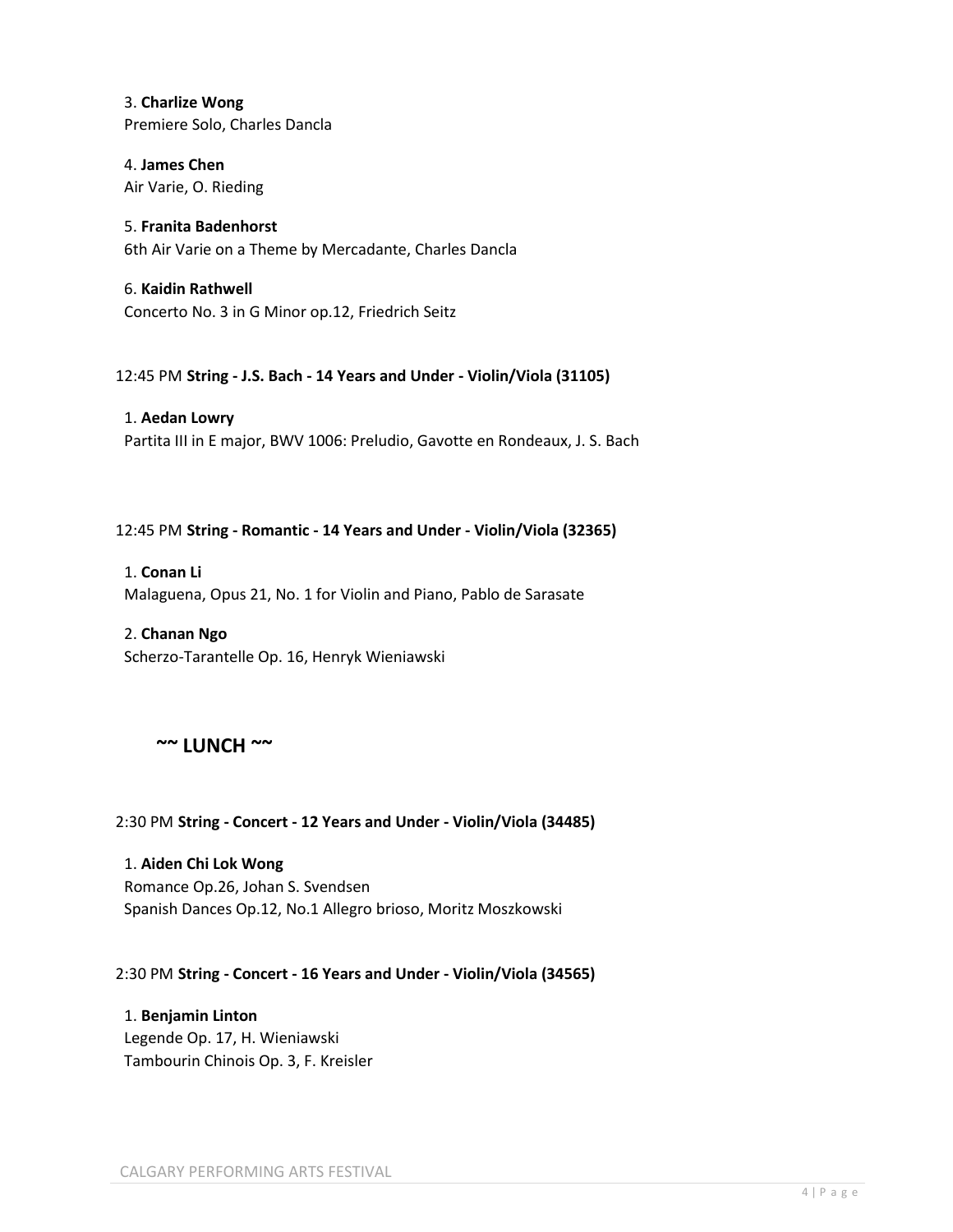## 3:15 PM **String - Recital - 16 Years and Under - Violin/Viola (34965)**

### 1. **Avery Krahn**

Sonata in E flat Maj, K 481, Allegro molto, Mozart Sonata no. 2 in A min, BMV 1003 Andante, Bach Romanza Andaluza, Sarasate

### 2. **Ruozhuo Liang**

Sonata for Solo Violin, Op. 27, No. 2, Obsession; prelude, Eugene Ysaye Violin Sonata No.3 in C major, BWV 1005, Largo, Johann Sebastian Bach Sonata in C minor, Op. 45, 1st mvt., E. Grieg

### 3:15 PM **String - Recital - 18 Years and Under - Violin/Viola (35005)**

1. **Daniela Garcia** Sonata no. 3 in C major BWV 1005, Largo, Allegro Assai, J. S. Bach Baal Shem, Nigun, E. Bloch Phantasiestuck Op. 73 Zart-und mit Ausdruck, R. Schumann

## 5:00 PM **String - Romantic - 18 Years and Under - Violin/Viola (32445)**

1. **Tatyana Gilson** Havanaise, Op. 83, Saint Saens

#### 5:00 PM **String and Keyboard Sonata - 18 Years and Under - Violin/Viola (33825)**

#### 1. **Daniela Garcia**

Violin Sonata no. 7 in C minor, op. 30 no. 2, L. V. Beethoven

### 2. **Tatyana Gilson**

Violin Sonata No. 1 in D Major, Op. 12, I., II., III., Beethoven

| Wednesday, April 27, 2022 |
|---------------------------|
|---------------------------|

**Adjudicator: Brian Yoon** 

#### 10:00 AM **String - Concerto - 12 Years and Under - Cello/Bass (34105)**

#### 1. **Oliver Cheng**

Concertino No 2 in G Major Op.41 I.Allegro con moto III. Vivace, Julius Klengel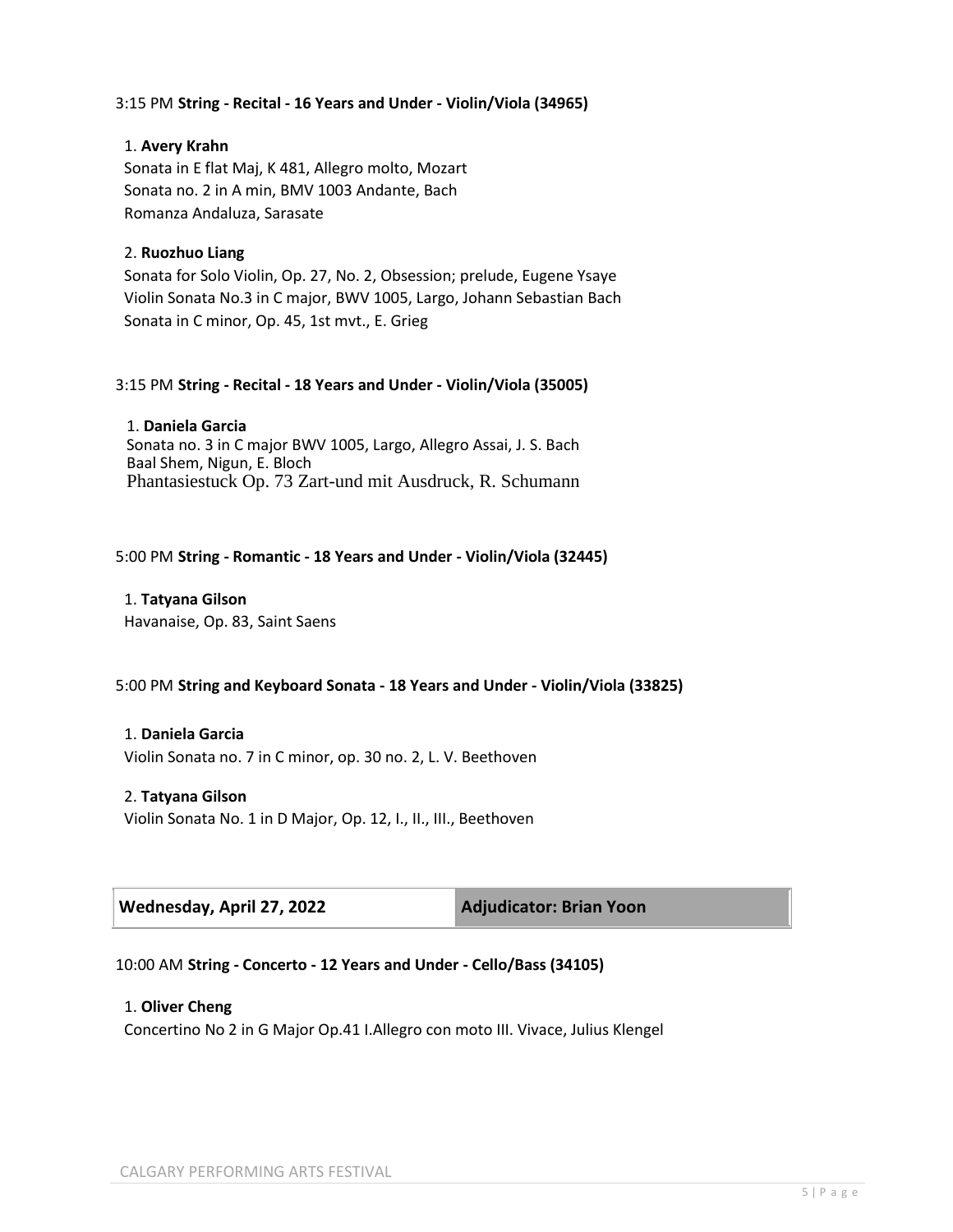10:00 AM **String and Keyboard Sonata - 14 Years and Under - Cello/Bass (33765)**

1. **Mateo Barcan** Cello Sonata No. 1 in e minor Opus 38, First Movement, J. Brahms

10:00 AM **String and Keyboard Sonata - 16 Years and Under - Cello/Bass (33805)**

1. **Matthew Craig** Sonata in D minor Op. 40, Dmitri Shostakovich

11:30 AM **String - Concerto - 16 Years and Under - Cello/Bass (34185)**

1. **Tessa Nysetvold** Cello Concerto in E minor, Op. 85 Adagio, Allegro, Edward Elgar

11:30 AM **String - Concerto - 18 Years and Under - Cello/Bass (34225)**

1. **Chantelle Xu** Double Bass Concerto No.2, Bottesini

**Friday, April 29, 2022 Adjudicator: Jeremy Bell**

10:00 AM **String - Recital - 12 Years and Under - Violin/Viola (34885)**

1. **James Chen** Sonata in F Major, Arcangelo Corelli Air Varie, O. Rieding Gabby Ghost, Bruce Chase

10:00 AM **String - Concerto - 12 Years and Under - Violin/Viola (34085)**

1. **Aiden Chi Lok Wong** Violin Concerto in C Major, Op.48, first and second movements, Dmitri Kabalevsky

10:00 AM **String - Recital - 14 Years and Under - Violin/Viola (34925)**

1. **Gexuan Zhu**

Baal Shem I. Vidui, Ernest Bloch Romanza Andaluza, Pablo de Sarasate Violin Sonata No. 4 - Presto., Ludwig van Beethoven